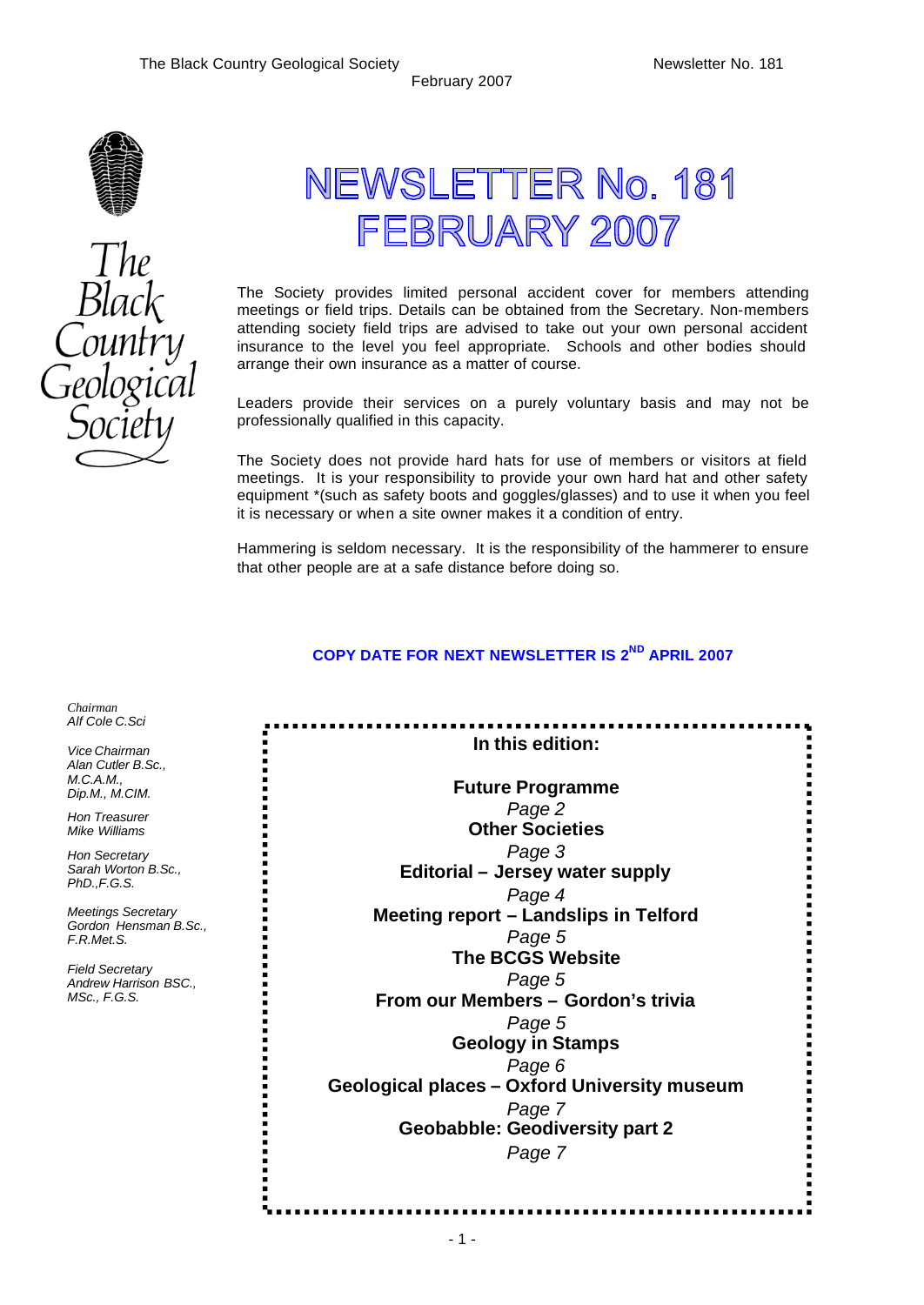### *FUTURE PROGRAMME*

### **Lecture meetings are held at Dudley Museum, St James's Road, Dudley. Phone (01384 815575) 7.30 for 8 o' clock start unless stated otherwise.**

### **MONDAY 26Th FEBRUARY 2007** *(Indoor Meeting)*

**Dr. Cynthia Burek: (University of Chester)**

#### **The role of Women in the History of Geology**

This is a joint meeting with the West Midlands Regional Group of the Geological Society.

### **SATURDAY 24TH MARCH 2007** *(Field Meeting)*

**Leader: Dr Jaqui Malpass**

#### **A visit to the Brymbo Fossil Forest**

Jaqui was a recent visitor to one of our Monday meetings when she talked about this exciting locality. Details of the meeting place etc were not available when this Newsletter was being prepared. If you receive this Newsletter through your computer, you will also receive the details by email. If you receive the Newsletter through the post, please consult a member who uses email or failing that telephone the Field Secretary, Andy Harrison (07973330706) or Bill Groves(contact details at the end of this Newsletter).

### **MONDAY 26TH MARCH 2007** *(Indoor Meeting)*

### **ANNUAL GENERAL MEETING** followed by:

#### **David Pannet. (Field Secretary Shropshire Geology Society).**

### **The Ice Age History of the River Severn around Shrewsbury/Ironbridge.**

David Pannet has produced leaflets and maps of the Shrewsbury area, and conducted careful investigations into its complex geology. The pioneering description of the glacial history produced by Professor Lapworth - the glacially dammed Lake Lapworth, overflowing and cutting the Severn Gorge and depositing lake silts to mantle the drift and moraines - has been shown to be a little too simple. A number of silted channels have been detected since Lapworth's times, all of which appear to be cut by sub-glacial streams, draining the ice sheet to the north-north-west. One of these channels forms the present Ironbridge Gorge, and some are buried beneath Telford. The concept of one lake covering the whole area is also much more complicated, with a number of lakes existing at various times. David will bring us up to date with the latest ideas about this fascinating area.

### **SATURDAY 28TH APRIL 2007** *(Field Meeting)*

**Leader: Alan Bates (Shropshire Geological Society & OU Geology Society)**

#### **Coates and Lilleshall Quarries, Wenlock Edge.**

Hard hat and stout boots (safety boots if people have them) required. Meet at the National Trust Car park in Much Wenlock for 10:30am. Alan will be interested in what any of our members have to say about the Wenlock Series.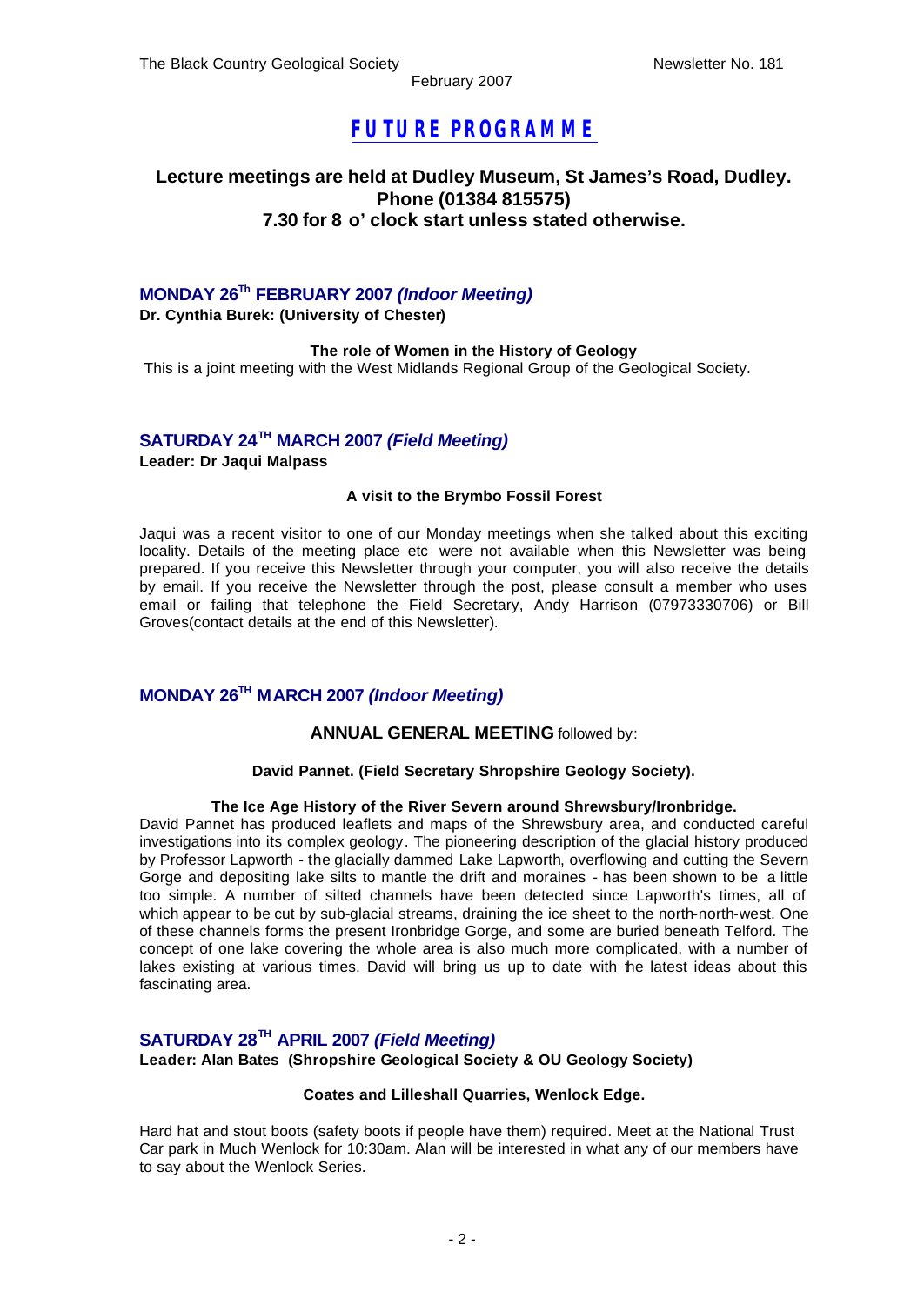### **MONDAY 30TH APRIL 2007** *(Indoor Meeting)*

### **SPRING CONVERSAZIONE.**

### **Global Warming – Should We Worry?**

Everyone is invited to take part in this forum which is the second such event. Last year it proved to be very well worthwhile. If you have something to say – even if it is a bee in the proverbial bonnet – come and say it.

### **SATURDAY 12TH MAY 2007** *(Field Meeting)*

**Leader: Dave Owen (Gloucestershire Geological Trust)**

**Tintern Quarry, Forest of Dean**

Details to be finalised.

### **SUNDAY 3rd JUNE 2007** *(Field Meeting)*

**Leader: John Payne**

#### **Raggedstone Hill, Southern Malverns**.

Joint trip with the Woolhope Naturalists Field Group. Meet in the Hollybush Car Park at **10.00am**  which is on the North side of the A 438 at grid reference: FO 759369. You will need to bring a packed lunch.

### **LOOKING FORWARD**

July - Weekend to the Natural History Museum.

August - Trip to the Abberley Hills and Shavers End Quarry.

Proposed trip to Auvergne volcanic area in France. Only three members have expressed an interest, so I think it is off for the time being at least.

Andy Harrison and Gordon Hensman

### *OTHER SOCIETIES*

### **NORTH STAFFORDSHIRE GEOLOGISTS' ASSSOCIATION**

Joint meeting with the West Midlands regional group of the Geological Society **Affordable Volcano Monitoring Hazel Rymer (Open University)**

#### **Tuesday 24th April 2007**

University of Wolverhampton, Room 202, Department of Applied Sciences, Wulfruna Street, Wolverhampton. **7 30 pm**.

In the last 200 years, over 140,000 people have been killed by volcanic eruptions. Many times this number died due to starvation, disease and economic hardship resulting from volcanic eruptions. Education and planning can help to reduce the number of deaths. I want to contribute to disaster prevention by developing a volcanic eruption early warning system.

Of the 600 or so active volcanoes on Earth, around 100 actually erupt each year, but only a small fraction of these are monitored in any way. A large eruption on one side of the world has profound effects on the other side in terms of humanitarian, economic and environmental consequences as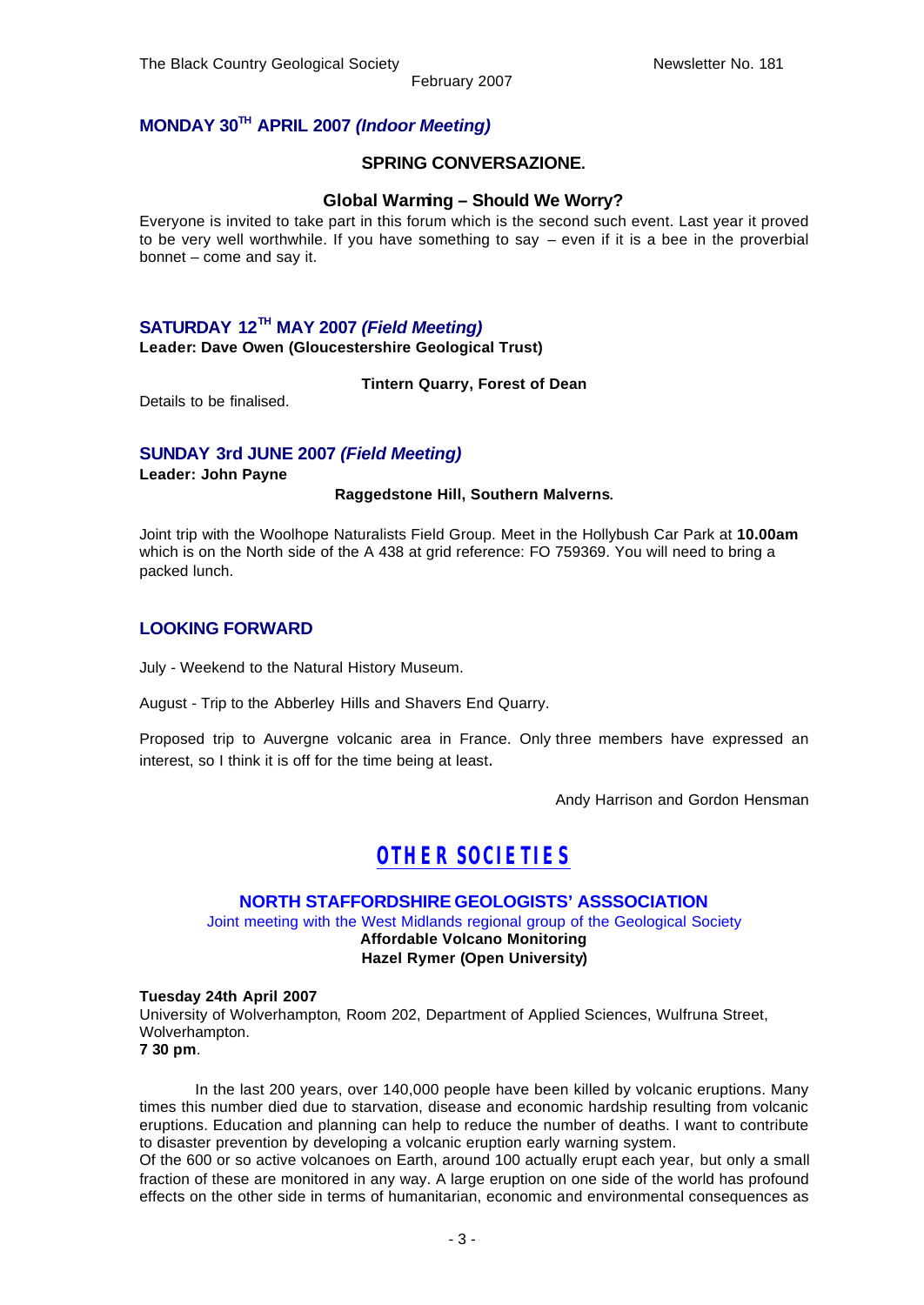populations increase and the global economy becomes ever more inter-dependant. I plan to develop new instruments to monitor the small changes in gravity, which happen months or even years before an eruption starts. We cannot prevent volcanic eruptions, but with smart monitoring we can predict them. Knowing that an eruption – even a small one – will happen in the next few years allows local governments to develop building and planning regulations to reduce the risk to the local population. Schools, hospitals and homes can be modified so that they are affected as little as possible (by strengthening roofs and windows) and new buildings can be located in lower risk areas. Evacuations can be planned and practiced. Globally the effects of a large eruption can be reduced by adapting strategies used for other natural disasters or even war, by stock piling vital resources and preparing emergency communications.

The new gravity instruments will work a bit like bathroom scales. When you stand on the scales, gravity pulls your mass downwards onto the spring and it compresses. If you stood on the scales for a few minutes, and your scales were about 100,000,000 times more sensitive, you would see that the weight displayed would change with time because the force of gravity actually changes all the time. It changes as the Earth moves relative to the Sun and Moon. It also changes as the mass beneath you moves. This is unusual in a bathroom!, but under a volcano, as huge masses of magma and gas move (more that  $10^8$  kg before a small eruption), gravity changes are measurable at the surface. The new instruments don't have a spring, and you shouldn't stand on them, but they will have a load fastened onto a springy mat which will detect the change in weight of the load as gravity changes.

Before any eruption happens, magma and gases accumulate deep inside the volcano or begin to migrate upwards. Sometimes the volume of the volcano changes a little as it inflates to accommodate the new magma and this can be measured by GPS. Because of the huge density contrast between magma and gas, I can calculate how much magma and gas have moved and where to if I can measure the mass and volume change. The mass and volume are found by combining the gravity and GPS data. These changes are usually not spotted because of a lack of resources to provide instruments and technicians to analyse the data – many developing countries have more active volcanoes than volcanologists to monitor them. The new gravity meters will be cheaper and smarter than those now available because they will use the latest materials technology and they will be networked. Each network will run automatically. The data from a network of the instruments will be sent wirelessly to be analysed and the change in mass beneath the surface calculated. I will use the calculations to form a picture of what is going on beneath the surface so that the hazard can be evaluated long before there are physical signs at the surface. Whole chains of volcanoes can be monitored in this way.

### *EDITORIAL NOW FANCY THAT (part 2)*

You may recall that in the October 2006 Newsletter I wrote a piece about the water shortages in the Island of Jersey. The British Geological Survey (BGS) reported that the island's groundwater was largely polluted and there was no aquifer of any size. However, the island's parliament, the States, decided to ignore the scientific evidence and take the advice of a local water diviner who claimed that there was a deep underground river flowing from neighbouring France. The States based further drilling investigations on the diviner's information. This was ridiculed in the satirical magazine *PRIVATE EYE,* which prompted a letter to the magazine from a Jersey resident who claimed that time and time again, so called experts came up with misinformation. I ended this article with the sentence; "We can wait for the results of the drilling with interest".

We must wait no more, *PRIVATE EYE* reports that the latest drilling could not find the limitless fresh water, and although the diviner would not accept the results, the *JERSEY EVENING POST*  in a leading article said that it was time for the island to move on. As with all satire there is a serious aspect to all of this. We all know how evidence presented by geoscientists can so often be disregarded by decision makers, not only at a local level, but if we look to the United States, also at a national level.

At our January meeting we heard from Neil Rushton, an expert in mass movement and landslips about making the Ironbridge area a safer place to live in. No one would dispute the science behind his work as it is self evident, but so often scientific predictions of what is likely to happen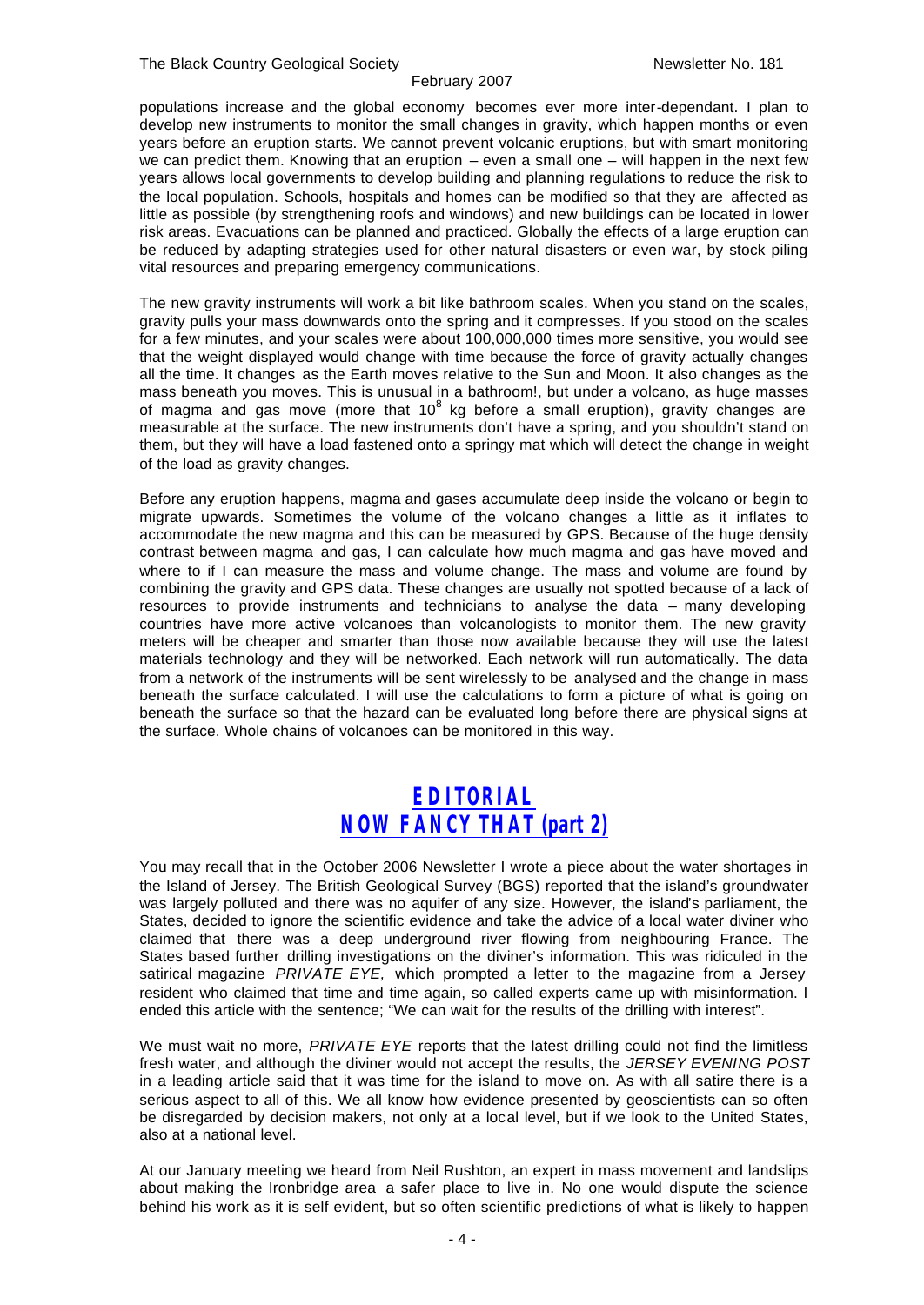are rejected by 'the man in the street'. We are still building on flood plains, indeed a couple of years ago I read a story of the building of some new houses in the East Midlands being delayed until the floodwater had gone down! But too often when the Earth Scientist reports on likely future outcomes, the evidence is dismissed as improbable or misplaced, and even when accepted it is likely to be dismissed because 'something will turn up'.

PRIVATE EYE No. 1177 February 2007

Bill Groves

### *MEETING REPORT*

### **MONDAY 29TH JANUARY 2007** *(Indoor Meeting)* **Neil Rushton: (Team Leader Engineering Advice Telford and Wrekin)**

### **Landslips in Telford.**

This was one of those excellent meetings where a professional engineer took us through his work in the Ironbridge Gorge World Heritage Site, designed to prevent further slippage and erosion. The problem seemed straight forward, the Severn cuts a steep sided gorge in the area; the rocks are largely a Carboniferous sedimentary sequence, and mixtures of sandstones and shales encourage slippage and massed movement. The river removes the toe of the slope, there is slippage into the river bed which changes its shape and encourages flooding. The solution also seems simple, support the base of the slope, but as Neil showed us it is far more complicated than that.

He took us through the history of the area and showed us some fascinating maps related to geology and ground stability. When describing the work that was being done he interestingly put a time scale on the outcome of the stabilisation process, 100 years stability seemed to be the aim. There was also the interesting way they were dealing with the very slow movement that we call 'creep' and a wooden road construction that allows the subsurface to move beneath it. This was a fascinating glimpse of an area that we all know, on my next visit I will look at the gorge with a different perspective.

Bill Groves

### *The BCGS Website*

The BCGS website is our Geological Society's shop window in the Digital World. It advertises our existence and what we stand for. Over the last year there have been an increasing number of people contacting us, after having found the website, with questions ranging from how to join to specific questions about local geology.

Over the last few years the bi-monthly BCGS Newsletters have been distributed by email and they have been stored on the site in "pdf" Adobe Acrobat format. The Newsletters contain a rich variety of information, mostly current and future events, but also a wealth of field reports, lecture reports and conservation items. Over the long winter evenings I have attempted to compile an index for the last four years 2003 to 2006. The index contains a short title about the article, the author, the newsletter number/page and is linked to the pdf document.

The index can be accessed from the BCGS website www.bcgs.info by clicking on the pull down menu called 'Newsletter Index' which is below the Newsletter tab. I have recently also secured more disk space to expand the website and would be interested to hear from members what other things they would like to see added. Please contact me with your comments and suggestions at hickmang@bp.com.

Graham Hickman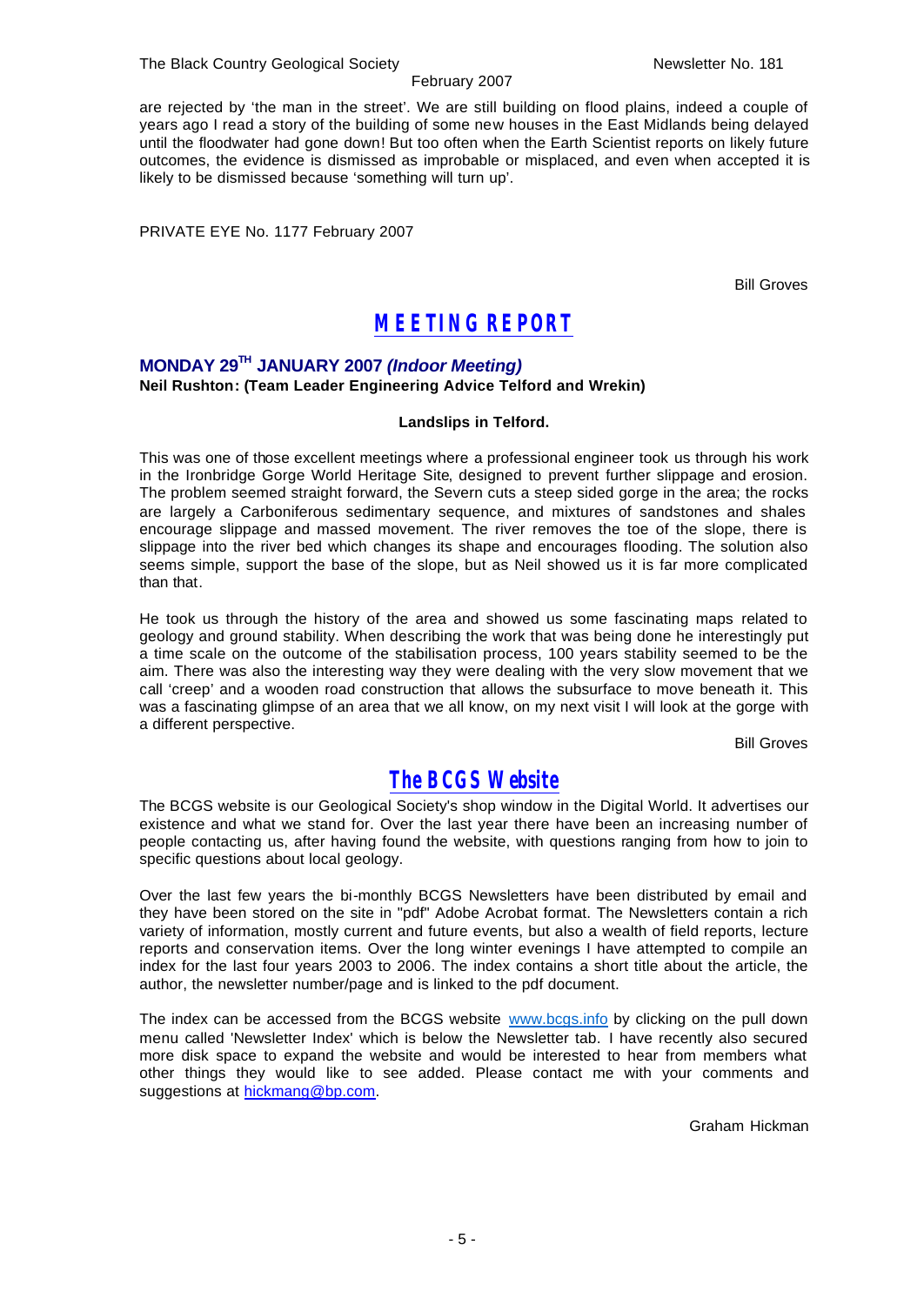### *FROM OUR MEMBERS*

February 2007

### *Interesting facts from Gordon Hensman*

.The largest Glacial Erratic known: "Big Rock" (how's that for originality) near Okhotsk, Alberta, Canada, around 41m (131ft) long by 18m (59ft) wide by 9m (29ft) high. It weighs around 16,500 tonnes, 36 million pounds. Made of quartzite, it has been transported around 480km (300 miles) from Athabaska Valley, near Jasper, Alberta between 18,000 and 10,000 years ago.

Largest Geode: found near Almeria, Spain in May 2000, 8m (26ft) long, 1.8m (6ft) wide (1.8m) high, dated to 6 million years ago .

From the Guinness Book of Records

You can now find stamps about almost any subject, and I hope to feature a few that depict geological topics. If any other members are interested in stamps with a geological content, I would very much like to hear from you. I am not a serious collector but I do like some of the works of art that can appear on postage stamps. The picture shows a set of five British stamps from 1991, and they were produced to commemorate the one



hundred and fiftieth anniversary of the first use of the word *Dinosaur.* Each stamp features the front part of the skeleton of a particular dinosaur, together with a small outline of the animal next to a human figure for scale. The five featured dinosaurs are *Iguanodon, Stegosaurus, Tyrannosaurus, Protoceratops* and *Triceratops.*

As with most modern commemoratives you could buy them as a 'Presentation pack' with an explanatory leaflet, and this leaflet has several illustrations and a description of Sir Richard Owen's work in Victorian England in promoting this newly found fossil. He first coined the word 'dinosaur' and then laid claim to much of

the discovery and development of ideas, which had in fact been done by other geologists. I read this waiting for the acknowledgement of Gideon Mantell who did the pioneering work in Sussex and found the first bones of Iguanodon. Unfortunately, he is not mentioned, and so it seems that after 150 years Richard Owen is still claiming all the praise for Victorian dinosaur work and excluding the talented Sussex doctor, who many would argue has a greater claim to recognition. If you want to know more about this fascinating struggle I suggest you read *The Dinosaur Hunters*  by *Deborah Cadbury* (ISBN 1-85702-963-1).

Bill Groves

### *GEOLOGY IN STAMPS*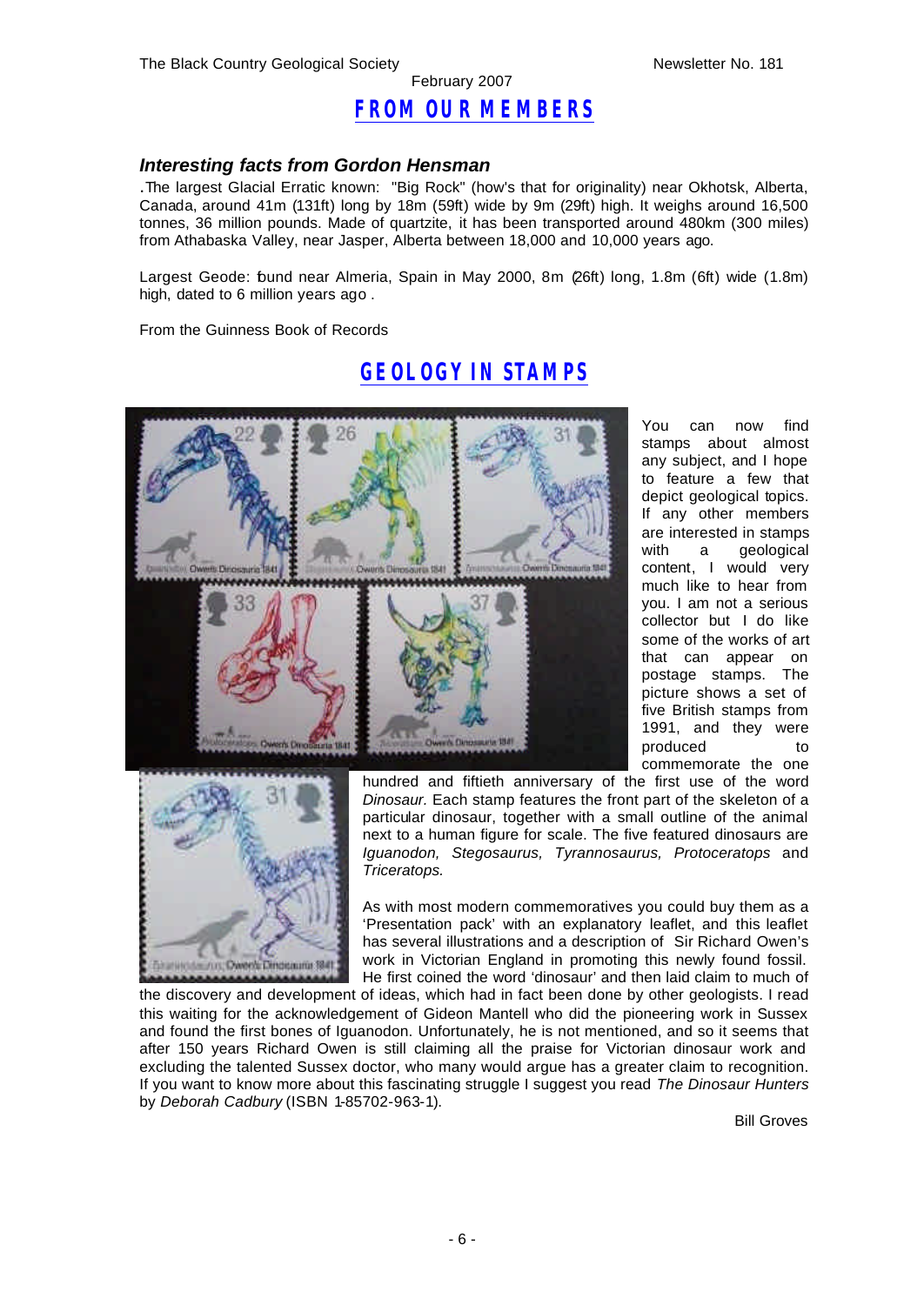## *GEOLOGICAL PLACES*

February 2007

In the last Newsletter we had a report on the members' evening, and with it came two splendid photographs from *Alan Ledbury* and *Peter Twigg.* These were of the Matterhorn and Santorini, both interesting geological places. Other members must have photographs somewhere of



interesting geological places they have visited that they would like to share with the rest of us. If you can get the photograph to me with a brief description I will do my best to publish it. If you have access to a computer and can email it to me, that is ideal, or you can lend me a print and I will scan it. Please leave it in an envelope at the Reception desk at the museum. I am afraid I am unable to transfer slides to this document as yet.

To set the ball rolling, I

include here a picture of the University Museum in Oxford. I do this because it has a wonderful collection of rocks, minerals and fossils together with some excellent dinosaur skeletons, and is steeped in geological history. The building is pure Victorian gothic, with an iron and glass interior similar to St. Pancras station. I have also used this picture to show that 'Geological Places' need not be exposures of rock, it is just a locality with a geological connection that you have enjoyed. Bill Groves

### *GEOBABBLE*

The geobabble item on 'geodiversity' in December's Newsletter inspired me to submit a few thoughts on the subject. 'Geodiversity' is a word which has come to have extraordinary power. It encompasses all things geological: rocks, fossils, minerals, soils, landforms and the processes which shape them, but crucially empowers them with new meaning - a meaning which has propelled geology on to the political agenda, raised its status and increased its eligibility for funding.

At the History of Geoconservation Conference in Dudley in November 2006, Murray Gray from Queen Mary College, London, talked specifically about the origins of 'geodiversity', and it seems that the term can be traced back to Tasmania where it was first used by Chris Sharples (Consultant Geoscientist, Tasmania) in the early 1990's, along with the term *'geoconservation'.* The abstract from Chris Sharples' paper presented to the 2004 Conservation Commission Conference 'Earth Heritage: World Heritage', throws further light on the subject.

In 1972 the outstanding glacial valley of Lake Pedder in Tasmania was flooded for a hydroelectric scheme. This set alarm bells ringing amongst the Tasmanian cognoscenti and led to a gradual recognition that the preservation of landforms and associated processes was just as important as wildlife conservation. When, after many years of political controversy, the Tasmanian Wilderness World Heritage Area was established in 1989, it crucially included two geological features: relict glacial landforms, and ongoing geomorphic processes, *(geodiversity)* both to be valued and protected *(geoconservation)* alongside the flora and fauna.

Thus the two terms were born to summarise these two features  $-$  a masterstroke, as they lie so comfortably with the well established terms*, 'biodiversity'* and *'bioconservation'.* The new World Heritage status assigned to geoconservation in Tasmania made it relatively easy to argue that